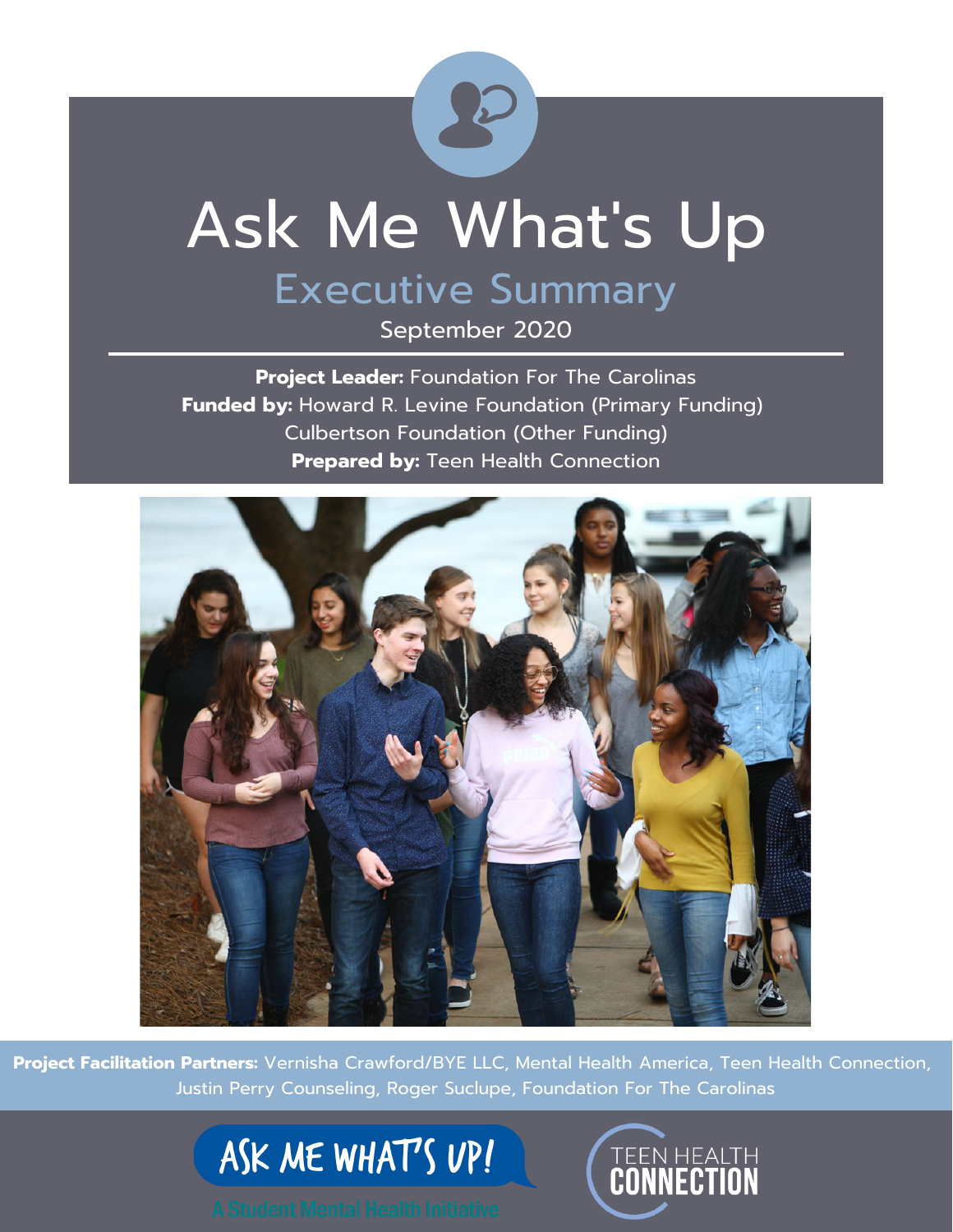### About the Report

Nationally, seventy percent of students ages 13-17 say anxiety and depression are major problems among their peers. Suicide is the second leading cause of death among children from ages 12-17. Ask Me What's Up was designed as the first phase of a community initiative aimed at shining a light on this growing mental health epidemic facing too many students in Charlotte-Mecklenburg. During the fall and early winter of 2019, a team of trained facilitators led over 40 conversations with 600+ students, parents, teachers and counselors in nine public and private schools to gain their perspectives on stress, anxiety and other mental health issues students are experiencing. These conversations also helped uncover how students, parents and teachers are coping with these challenges and identify steps participants suggest could be taken to improve student wellbeing. Focus groups with teens were also held in early summer 2020 to hear how COVID-19 has compounded issues around student wellbeing. This report summarizes the findings of these conversations across all nine schools and will be used to help frame the next phase of the work designed to:

- **Create a sense of urgency and caring within the community** about the importance of tackling the social and emotional wellbeing of our students.
- $\bullet$ **Reduce the stigma associated with mental health** among students, parents, teachers, principals and others in the lives of children so that conversations about the topic and seeking help when needed become normalized.
- **Raise awareness of the early signs** of students experiencing social emotional pain/distress, isolation, isolation, substance abuse disorder, and/or suicide  $\bullet$ ideation and how to effectively respond and connect to quality support.
- **Reduce the incidence of suicide** and suicide ideation among students.  $\bullet$
- **Promote improvements in overall wellbeing**, kindness and respect for one another.
- **Build support for and commitment to** expand and invest in efforts to improve access to quality and affordable behavioral health services and support for children and adolescents in our community.

### Table of Contents

| Page 2  | <b>Methods:</b> Participants, Procedure & Analytical Process             |
|---------|--------------------------------------------------------------------------|
| Page 3  | Sources of Stress Among Youth                                            |
| Page 4  | Stress Management Among Youth                                            |
| Page 5  | <b>Barriers to Help-Seeking</b>                                          |
| Page 6  | <b>Participant Recommendations:</b><br><b>Training &amp; Resources</b>   |
| Page 7  | <b>Participant Recommendations:</b><br>School Changes & Support Networks |
| Page 8  | <b>Participant Recommendations:</b><br>Early Prevention & Intervention   |
| Page 9  | <b>Counselors Debrief &amp; Focus Group</b>                              |
| Page 10 | <b>COVID-19</b> Student Focus Groups                                     |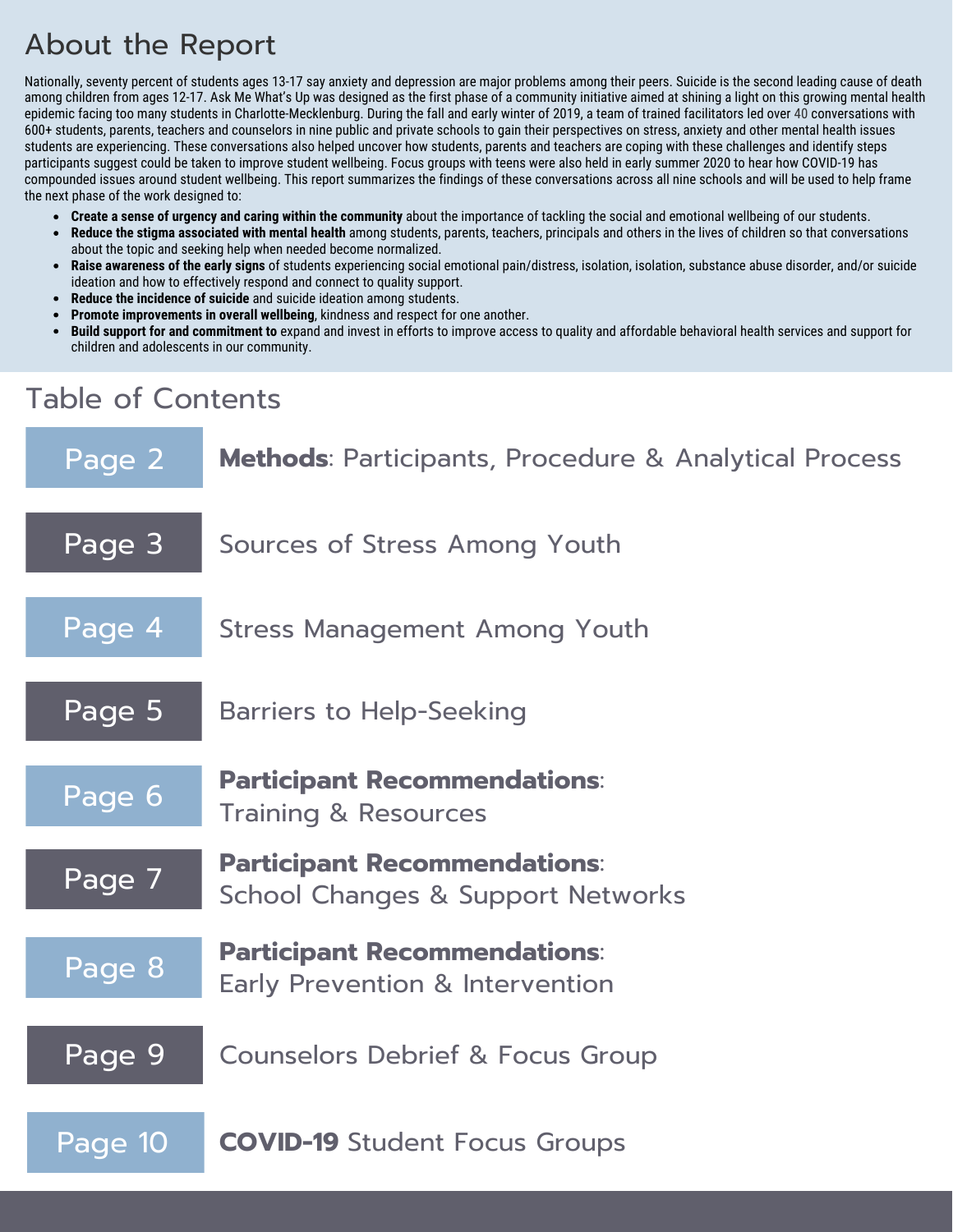### **Methods**: Participants, Procedures & Analytical Process

### **Participants**

|                           | <b>Middle Schools</b>   |                          |                              | <b>High Schools</b>      |                           |                              | <b>Total</b>              |
|---------------------------|-------------------------|--------------------------|------------------------------|--------------------------|---------------------------|------------------------------|---------------------------|
|                           | Title 1<br>2 Schools    | Non-Title 1<br>2 Schools | <b>Total MS</b><br>4 schools | Title 1<br>2 Schools     | Non-Title 1<br>3 Schools  | <b>Total HS</b><br>5 Schools | Total<br>9 Schools        |
| <b>Focus Groups</b>       | 8                       | 10                       | 18                           | 8                        | 15                        | 23                           | 41                        |
| <b>Total Participants</b> | 110                     | 213                      | 323                          | 172                      | 220                       | 392                          | 715                       |
| <b>Student Sessions</b>   | 6 groups<br>84 students | 6 groups<br>146 students | 12 groups<br>230 students    | 6 groups<br>150 students | 10 groups<br>146 students | 16 groups<br>296 students    | 28 groups<br>526 students |
| <b>Teacher Sessions</b>   | 2 groups<br>26 teachers | 2 groups<br>35 teachers  | 4 groups<br>61 teachers      | 2 groups<br>22 teachers  | 2 groups<br>36 teachers   | 4 groups<br>58 teachers      | 8 groups<br>119 teachers  |
| <b>Parent Sessions</b>    | N/A                     | 2 groups<br>32 parents   | 2 groups<br>32 parents       | N/A                      | 3 groups<br>38 parents    | 3 groups<br>38 parents       | 5 groups<br>70 parents    |

### Procedure

- $\Box$  1 Facilitator/1 Scribe
- $\Box$  Session Outline:
	- 1. Introductions
	- 2. What words come to mind: What is mental health? What is mental illness?
	- 3. Individual responses using easel paper and sticky notes
		- What makes you feel stressed/anxious?
		- What do you do when you feel stressed/anxious?
		- Who do you talk to when you're stressed/anxious?
		- What would help when you feel stressed/anxious?
		- What gets in the way of talking to [parents/teachers/counselors/peers]?
		- Can you talk to your parents/caregivers about stress, sadness or anxiety? (Yes/Sometimes/No)
		- Can you talk to your teachers/counselors about stress, sadness or anxiety? (Yes/Sometimes/No)
	- 4. Gallery walk
	- 5. Group discussion: Observations, themes, and potential solutions
- $\Box$  Scribes typed and submitted notes on the session

### Analytical Process

 $\Box$  Thematic Content Analysis process

- Three coders reviewed transcripts by school
- Quantitatively categorized responses to certain items  $\bullet$ 
	- Proportion/percent of students
	- Proportion/percent of responses
- Examined trend salience across schools and focus group
- Disaggregated results based on Title 1 status and school level (middle vs. high)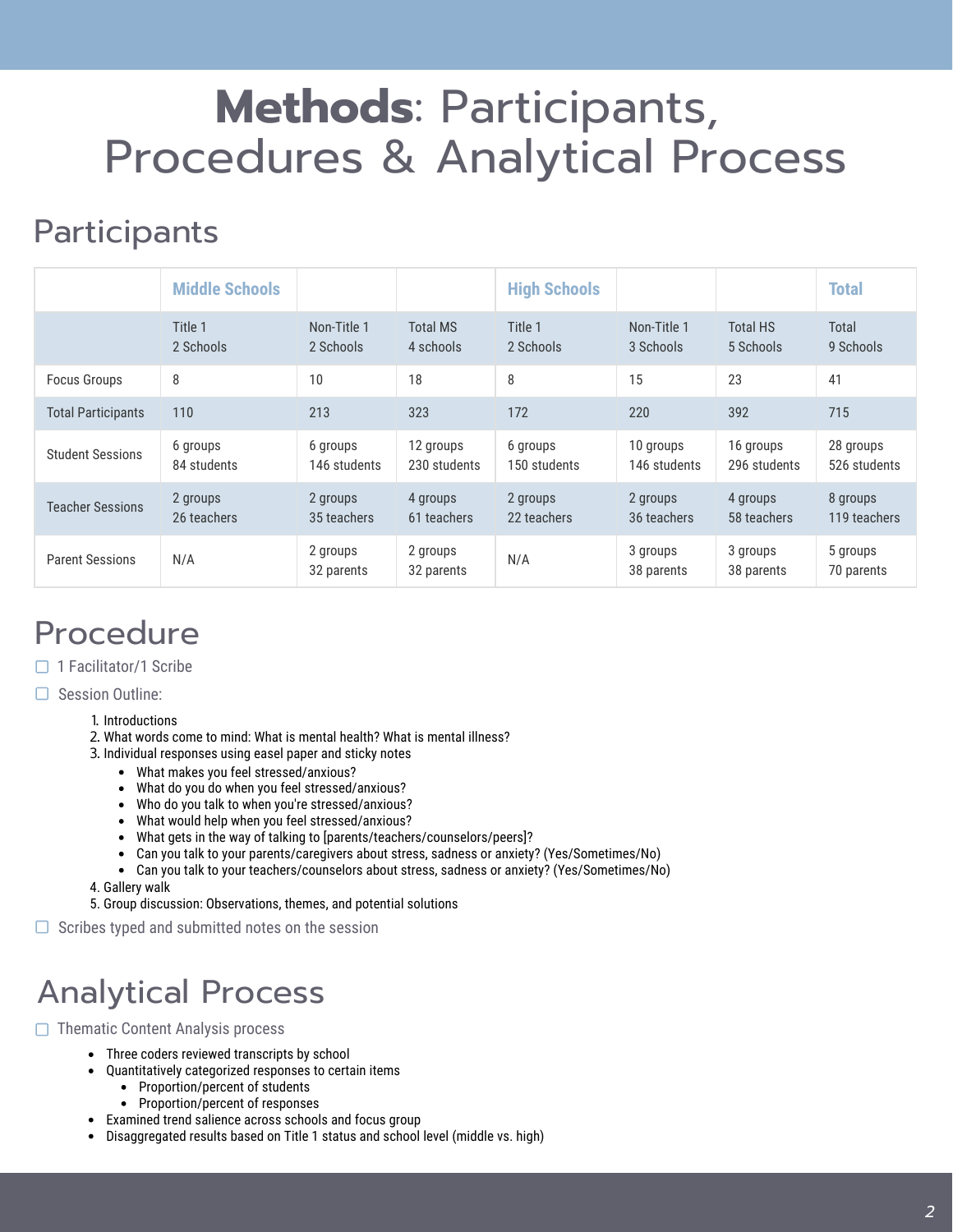## Sources of Stress Among Youth



#### **Academics**

- Homework
- School Culture/Policy
- College Pressure
- **Teachers**

#### **Non-Academic Activities**

- **Extracurriculars**
- Employment
- Time Management



#### **Home Life**

- Family/Parenting Issues
- Basic Needs
- Home Environment

- Lacking Communication Skills
- Low Self-Esteem
- Other Internal Challenges  $\bullet$



#### **Cultural Needs**

- Language Barriers of Latinx Youth
- Immigration  $\bullet$



### **Social Media Intrapersonal**



**General Expectations/ Pressure**



Middle School (4 Schools) High School (5 Schools)

#### **Sources of Stress for Youth by School Type**



*"Lack of sleep, lack of time, feeling burnt out, losing motivation but seeing deadlines. If you take a break then you're behind."* - High School Student *3*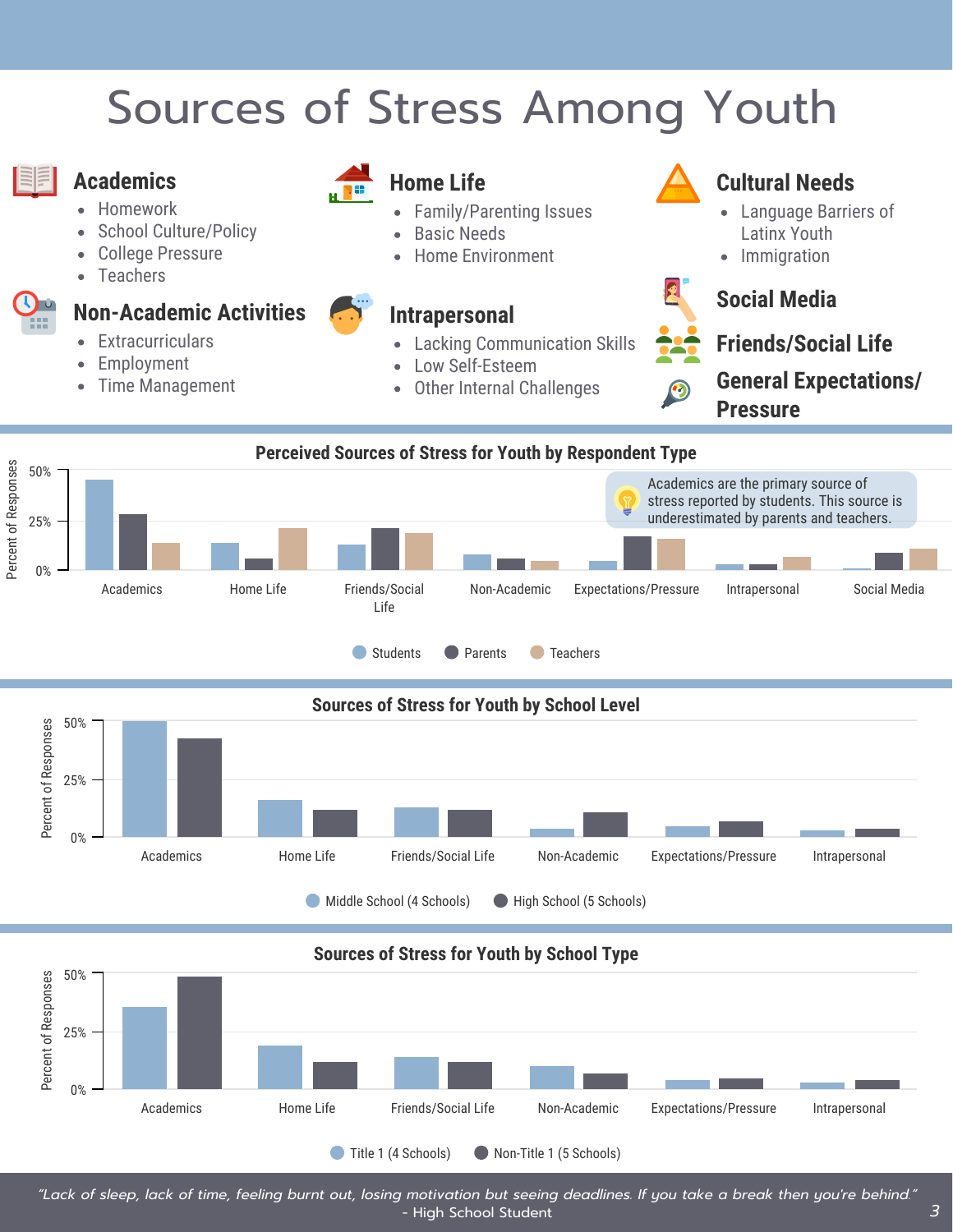### Stress Management Among Youth



#### **Tools of Distraction**

- Youth are turning to their technology for an escape from everyday stressors
	- Netflix  $\bullet$
	- Music
	- Video Games

#### **Technology & Social Media**

- Technology and social media were viewed as a stressor by many teachers and parents, but noted as a prominent coping mechanism among students
- Technology and social media can be useful tools to reach youth and provide them with support.

#### **Extra-Curricular Activities**

- Across schools, youth engaged in prosocial, extracurricular activities to relieve stress
	- Sports/Athletics/Exercise  $\bullet$
	- Arts & Personal Hobbies
	- Journaling

#### **Self-Reliance**

- Problem solving and active coping strategies  $\bullet$
- Self-isolation and "holding in" negative emotions  $\bullet$ 
	- Sleep & Food  $\bullet$
	- Substance Use

*"I usually just hold my emotions in because honestly no one will understand or can help."* - High School Student

#### **Perceived Sources of Support for Youth by Respondent Type**



#### **Sources of Support for Youth by School Level**





*"I feel more comfortable talking with my friends than actual family members or anyone else."* - High School Student *4*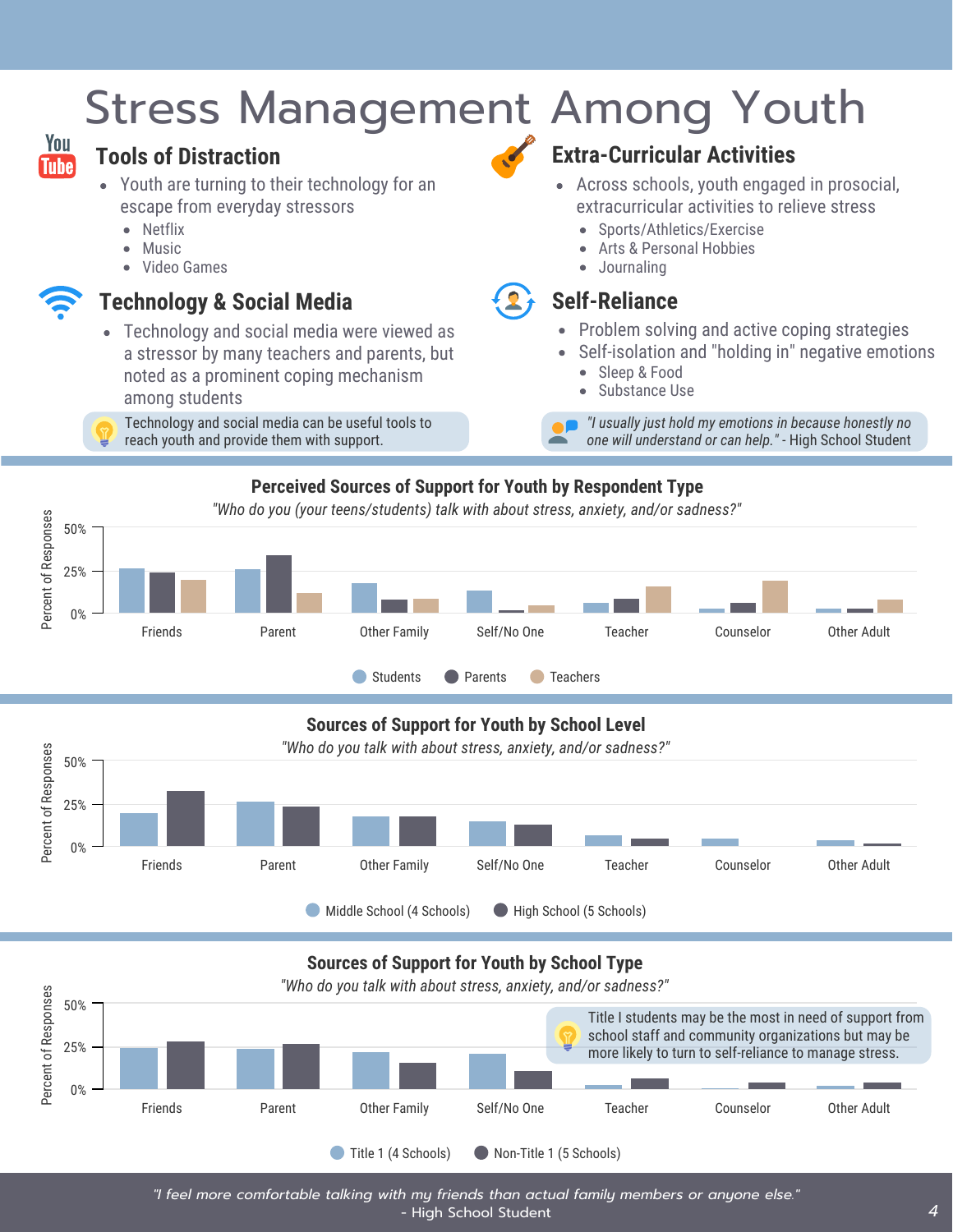### Barriers to Help-Seeking



Within the School Setting *"Can you talk to your teachers/counselors about stress, anxiety, and/or sadness?" Percent of Students*





#### **Confidentiality Concerns**

- Students, parents and teachers expressed concern that information shared by students is not kept confidential, preventing students from sharing or seeking help
- Students fear being labeled for seeking help

#### **Fear of Escalation**

- Many youth perceived that if they talk about their stress with a counselor or teacher, their concern would be misunderstood, they would get into trouble, or the problem would escalate
- On the other hand, students seem to be doubtful that there's anything adults could do to fix their problem

#### **Lack of Trust & Familiarity**

- Students are unaware of who their assigned counselor is and where to find them
- Counselors and teachers report a lack of trust or familiarity between school staff

#### **Teacher Centered Challenges**

- Limited staff training
- Lack of time
- Staffing issues
- Teacher fatigue/burnout

#### **Liability Concerns**

Teachers report avoiding inquiring about sensitive topics with students due to fears of overstepping assumed legal or school policy boundaries and facing punishment

#### **Cultural Barriers**

- Language barrier
- Adolescent culture



#### **Lack of Familiarity**

Some students expressed that they did not know their peers well enough to be able to confide in them about their stress





Among Family *"Can you talk to your parents/caregivers about stress, anxiety, and/or sadness?" Percent of Students*



#### **Confidentiality Concerns**

Students expressed concern that information shared with  $\bullet$ their parents would be shared with their school or peers

#### **Burden**

 $\bullet$ Youth reported worrying about adding to their parents' stress level by sharing their own stressors



 $\boldsymbol{\times}$ 

 $\boldsymbol{\mathsf{X}}$ 

#### **Lack of Response**

Youth reported not being believed or taken seriously by their parents

#### **Fear of Discipline**

Students reported being afraid of experiencing punishment as  $\bullet$ a result of sharing stressors

#### **Embarrassment**

Parents expressed feelings of embarrassment when discussing sensitive topics with their child

#### **Fear of Judgement**

Parents expressed concern over their family being labeled for seeking help

- **Lack of Time**
- Parents report limited time to speak to their child due to other commitments like homework or sports, as well as a lack of energy to have difficult conversations because of their busy schedules

#### **Lack of Understanding**  $\bm{\times}$

Some youth reported worrying that their problems wouldn't be taken seriously by their peers

#### **Fear of Response/Stigma**

Youth reported fears of being bullied or misunderstood if they shared stressors, a fear echoed by parents

*"A mental health diagnosis can lead to jail or institutions."* - High School Student

*"Kids need to feel that reporting will lead to getting proper help without getting into trouble."* - High School Teacher *5*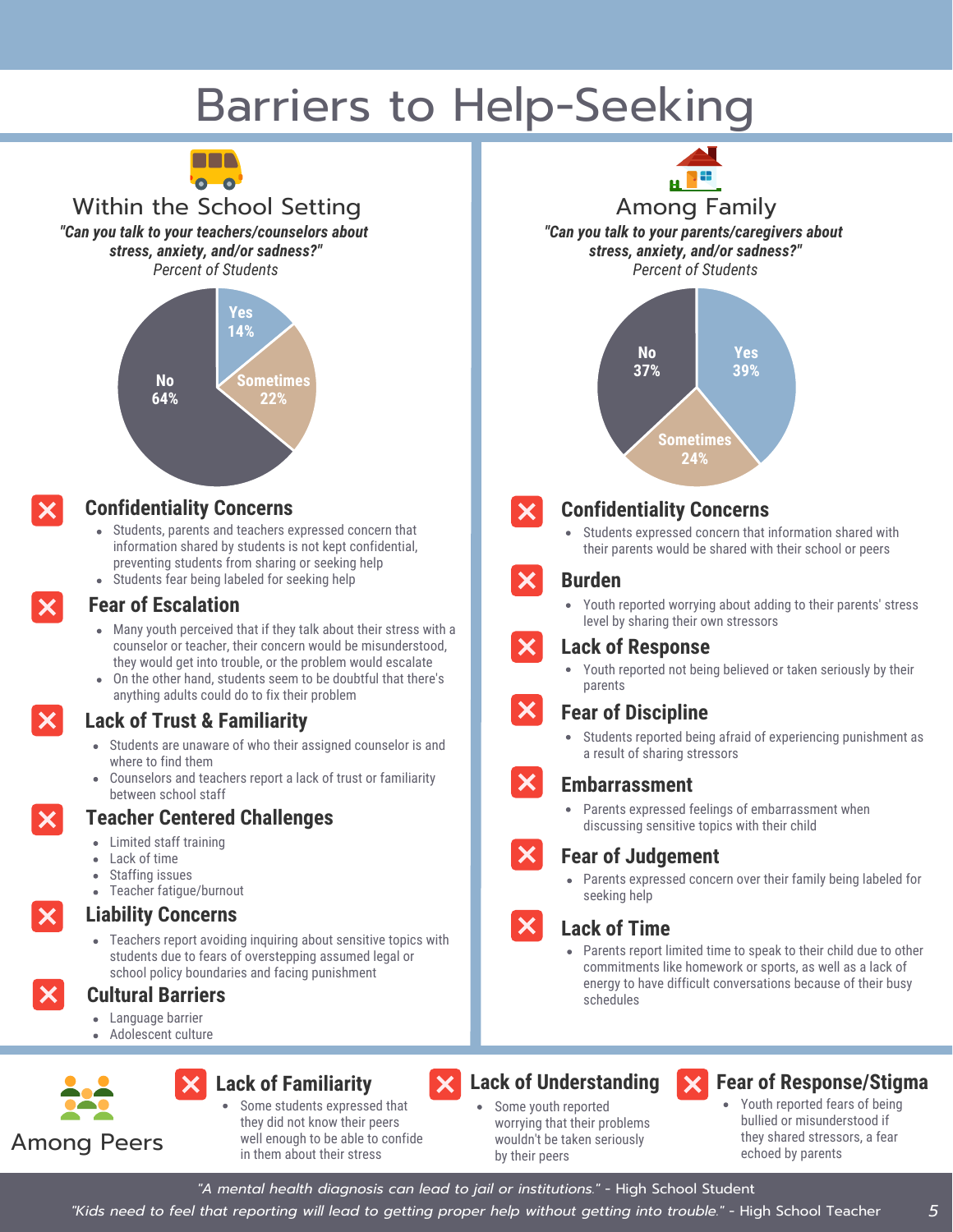## **Participant Recommendations** Training & Resources



#### Ongoing Training Focused on: Increased Opportunities for:

- Relationship Building
- Understanding and Eliminating Biases
- Understanding Mental Health & Identifying Issues Among Students

- Self-Care Practices
- Group Support Sessions with Other Teachers
- Collaboration Among Teachers to Address Student Issues

Increased Understanding of How to Utilize School Resources and Referral Sources

*"Teachers need proper education knowing the signs, knowing correct vocabulary in terms of addressing an issue, and being able to communicate well with students."* - High School Teacher

#### Ongoing Training Focused on:

- Improving Supportive Parenting Skills
- Understanding Mental Health
- Practical, Age-Specific Tools & Tips

#### Increased Opportunities for:

- Accessing Therapeutic and Social Services
- Group Support Sessions with Other Parents
- Communication with the School



Increased Understanding of How to Utilize School Resources and Referral Sources

*"Parents want to know more about school-based and community resources."* - Middle School Teacher



Peer/Mentor-Based Supports

Student Mental Health Training

*"Talking to another person, an adult or friend, who's going through the same thing and can relate."*

- Middle School Student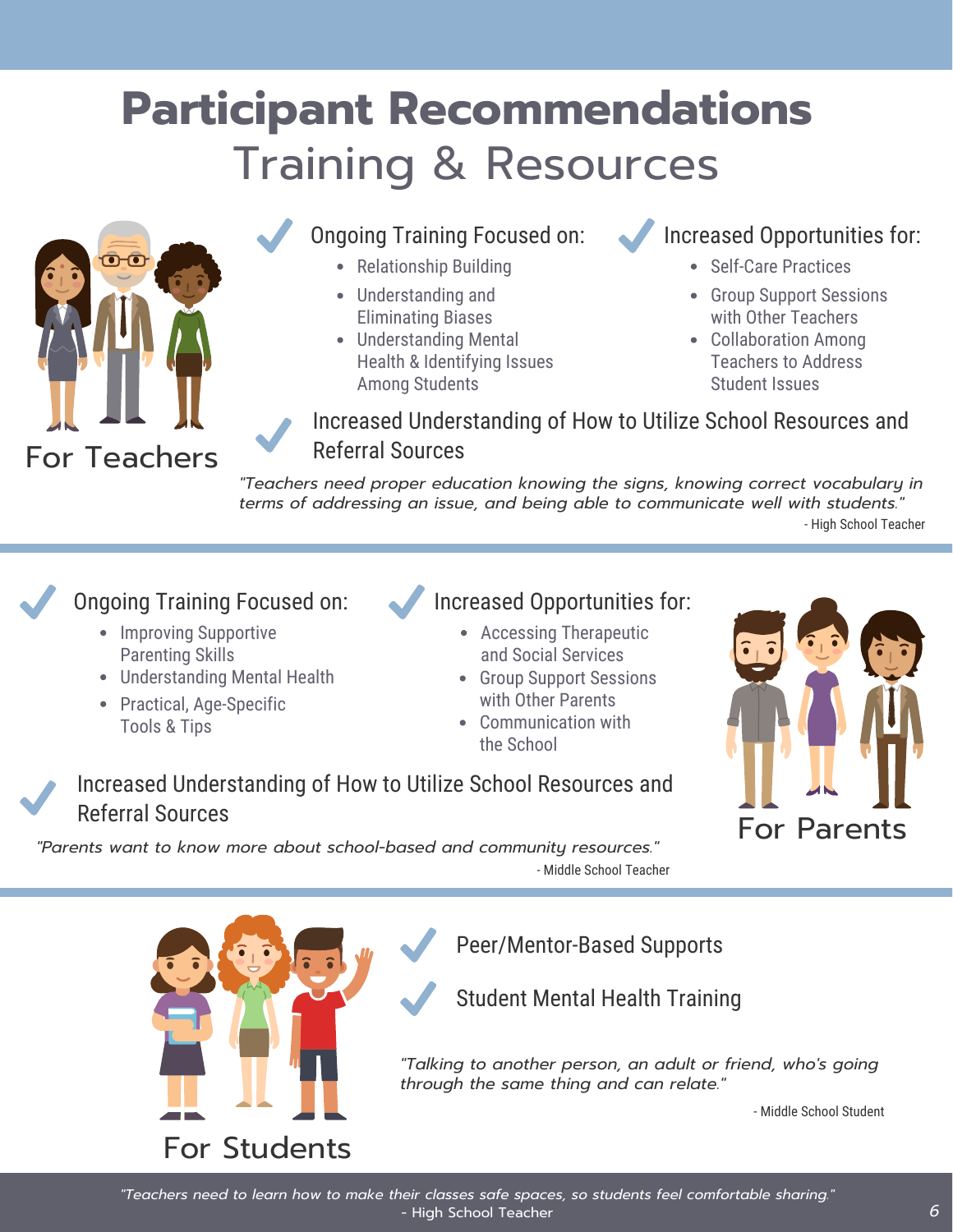## **Participant Recommendations** School Changes & Support Networks

#### **Open Door Culture**

- Conversations around mental health encouraged and supported
- Advice Hotlines for students and parents
- Time for breaks to catch up, take a moment to breathe, or get help

#### **Open Door Spaces**

- Private, designated setting to access tools and share concerns
- Designated space for releasing stress
- A 'Mental Health Services Center' or a Media Resource Center

#### **Modified Schedules & Workloads**

- Later start times or early release days
- More 4-day weeks or designated "catch up" days
- Designated "homework free" nights or weekends
- Weeknights free of sports or extracurriculars

#### **Mindfulness Strategies**

- Designated spaces for yoga or meditation
- Education on and time for meditation tools and strategies



#### **Health Education**

- Group assemblies designed to educate about mental health and related topics
- Ongoing small student group discussions
- Designated time for intentional conversations on mental health

#### **Alternative Class Offerings**

- More offerings for hands-on classes, such as shop class
- Opportunities for alternative educational paths for students
- Study hall to provide more time to catch up

#### **School-Based Activities**

- Opportunities for community engagement and volunteerism
- Increased number of school events to help relieve stress

#### **Prosocial Activities**

- Student groups and clubs designed to improve relationships and connection
- Activities to develop new peer groups



**Creating a Network of Accessible Supports**

#### Increased Access to School-Based Counseling & Treatment Services

- Improved counselor to student ratio
- More trained staff in schools available to address mental health issues
- Increased opportunities for students to meet counselors
- Counseling services available free of charge
- Issue-specific (ex: divorce) small group support sessions

#### Shared Expectations for Parents, Teachers, & Students

- Increased trust among students towards parents and teachers to feel more comfortable discussing mental health issues
- Improved education and vocalized support for teachers to reduce concerns of legal repercussions
- Clearly defined roles and expectations for students, parents, and teachers in addressing the topic of mental health

#### Shared Community Responsibility & Improved External Support

• Increased and consistent engagement of external organizations providing various services (for example, mental health education, counseling, social services) within the school

*"Students need a climate/culture in which this type of conversation is supported... They will need to feel as though a comfortable space has been created for them to express and be heard."*- Middle School Teacher *7*











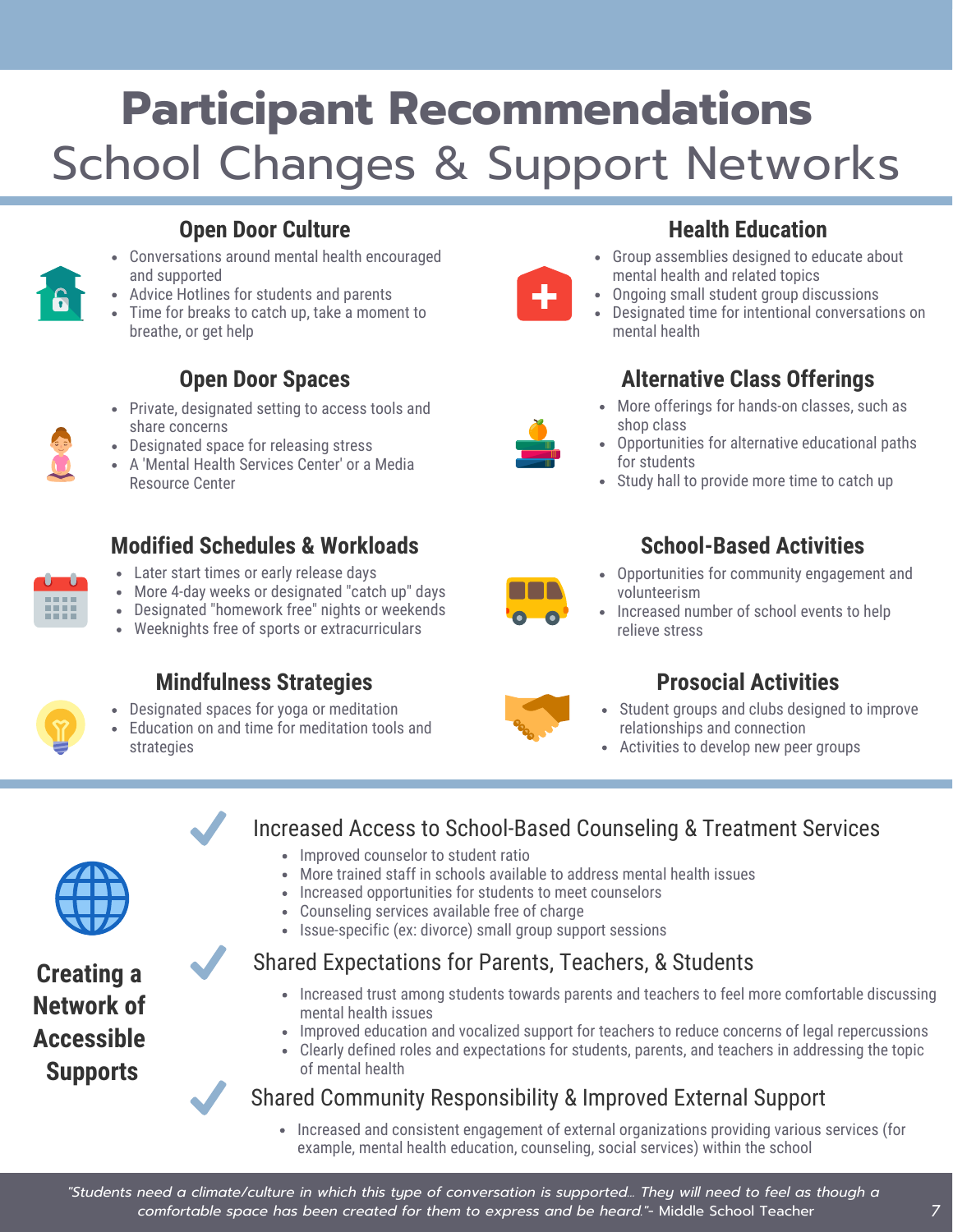## **Participant Recommendations** Early Prevention & Intervention

### **Why Should We Start the Conversation Around Mental Health Earlier?**

Addressing social-emotional needs earlier can reduce challenges for students and teachers later

By normalizing conversations about mental health early, you can reduce perceptions of stigma around mental health later in life

Teaching students early that it is okay to ask for help and help is available will prepare them to use their resources effectively

*"(What's needed is) time within the curriculum and standards pressuring (teachers) to talk about this (mental health); training on how to handle those conversations."* - High School Teacher

| <b>Middle School Students</b> | <b>High School Students</b> | <b>Teachers</b> | <b>Parents</b> |
|-------------------------------|-----------------------------|-----------------|----------------|
| Mental                        | Depression                  | Stigma          | Depression     |
| Depressed                     | Anxiety                     | Depression      | Anxiety        |
| Anxiety                       | <b>Stress</b>               | Crazy           | Mental         |
| People                        | Mental                      | Health          | Disorder       |
| Crazy                         | Suicide                     | Struggle        | Awareness      |

#### **Top 5 Responses by Group**

*"What do you think of when you hear* Mental Health*?"*

As early as middle school, self-reliance is a prominent coping mechanism among students and stigmatizing associations have been made to mental health challenges, highlighting the need for early prevention and education.



- Clear standards, guidelines, and policies for a mental health curriculum
- Emphasis on relationship building and stress management over symptoms, risk factors, and negative outcomes
- Time and support for teachers to connect with students

Purposeful implementation of strategies to enhance school culture and connectedness

*"We've lost the concept of what school is... Our job is to educate. (We need to) provide time and space for families but not impede on education time. Provide mental health support along with education, not instead of it."* - High School Teacher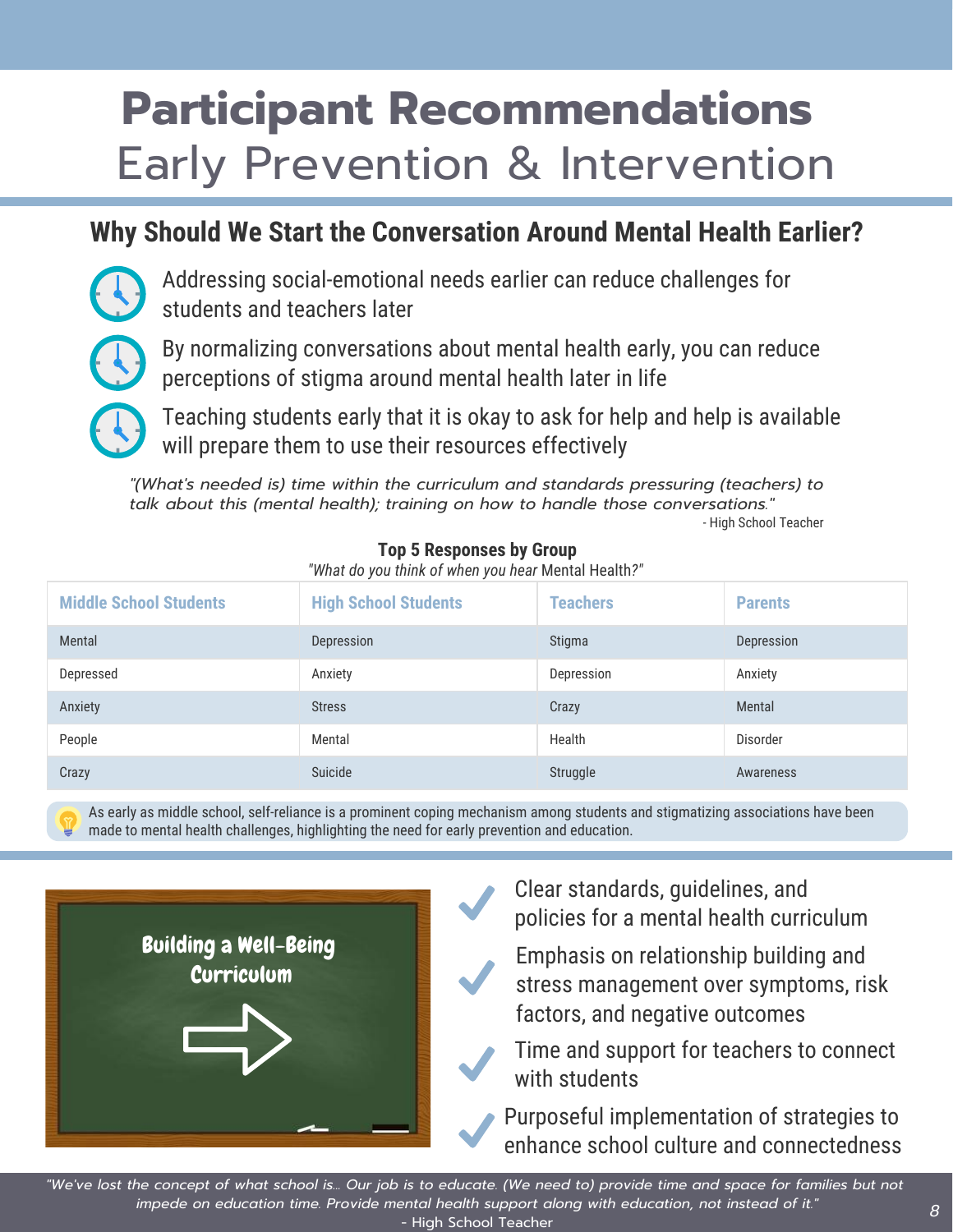## Counselors Debrief & Focus Group

Initial findings from the first round of student focus groups were shared with 20 CMS school counselors and social workers through a Zoombased presentation on May 1, 2020. Eight counselors/social workers participated in a subsequent focus group to respond to findings on May 22, 2020. Common themes from these sessions can be found below.



- What is a healthy counselor caseload?
- What should and should not be within the comprehensive responsibilities of counselors?
- What are the experiences of counselors working directly with students, parents, and administrators?
- What are student, parent, and administrator's expectations around confidentiality and how is confidentiality broken?

*9*